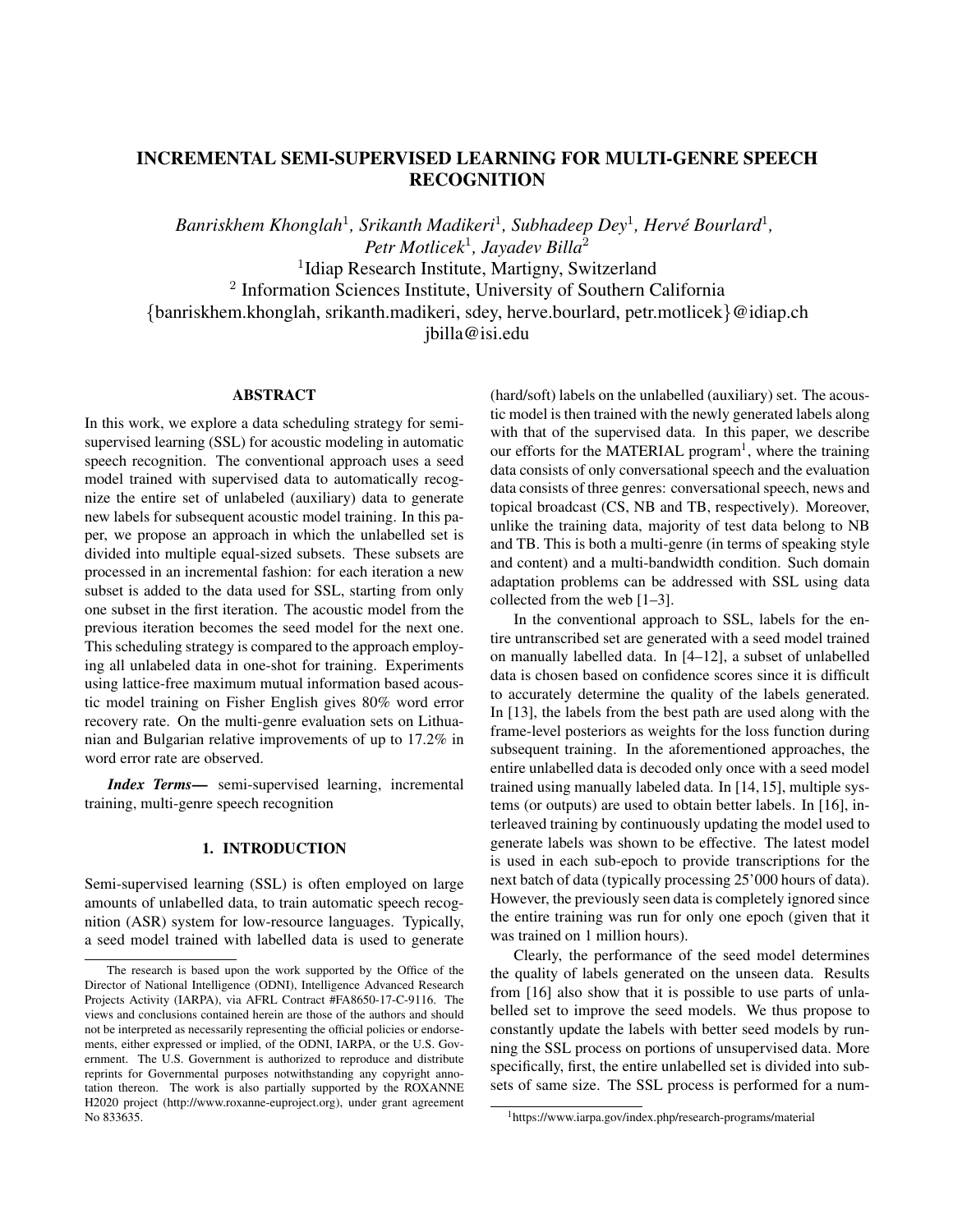ber of iterations equal to the number of splits generated. For each iteration  $i$ , the first  $i$  subsets are chosen and the latest model replaces the seed model for SSL. After each iteration, we expect to obtain more precise labels on the unlabelled data which is yet to be seen, compared to the one generated with the seed model.

In this paper, the standard SSL technique for lattice free maximum mutual information (LF-MMI) based models is used [13]. We evaluate our method on 3 data-sets: the Fisher English data used as a frequent ASR setup to compare SSL with baseline approaches, and on two MATERIAL data-sets: Lithuanian and Bulgarian. We show that a simple heuristic of splitting the unsupervised data in chunks of size comparable to the amount of supervised data helps considerably, compared to one-shot training with all unlabelled data.

The rest of the paper is organized as follows: Section 2 describes the semi-supervised acoustic model training for ASR using LF-MMI. The incremental semi-supervised training is described in section 3. Results of the experiments on Fisher English and MATERIAL data-sets are given in section 4. The conclusion is given in section 5.

#### 2. SEMI-SUPERVISED TRAINING USING LFMMI

Current state-of-the-art hybrid ASR systems employ LF-MMI training as it provides an efficient way to perform sequence discriminative training on GPUs. During training, the MMI objective function is optimized along with cross entropy function as a regularizer. The alignments for LF-MMI training are obtained from a hidden Markov model-Gaussian mixture model (HMM-GMM) system, which are then used to create numerator graphs. The denominator graph is a composition of the HMM states with context-dependency tree, the lexicon and a phone language model (LM).

A simple approach to semi-supervised training in the LF-MMI framework is to generate 1-best output as transcription for the unlabelled data. In [13], this approach is extended by using posteriors in the 1-best path in the lattices generated during decoding as frame weights. The 1-best path is used as a numerator graph during semi-supervised training, where the supervised and unsupervised data are combined together.

There are numerous works that extend this simple strategy for semi-supervised learning with LF-MMI. The original work was demonstrated on in-domain data-sets (conversational speech). Nevertheless, similar techniques have also been employed to use a seed model trained on out-of-domain data followed by SSL on in-domain data [1,17,18]. The latter is often obtained from data crawled from the web. As the collection of untranscribed data is uncontrolled, subset selection is done based on confidence measures. The confidence scores obtained from the LF-MMI system are often sparse and different techniques have been proposed to get informative measures for data selection or weighting. In addition, LM data augmentation and adaptation has been shown to be effective.



Fig. 1. (a) Incremental training at the  $i<sup>th</sup>$  iteration (b) One shot training. Superscript S and U indicate the supervised and unsupervised part

In our work, we target broadcast data; in particular, news and topical broadcast (NB and TB, respectively). The seed model is trained with several tens of hours (h), depending on the language. This is also accompanied by augmenting data for the LM and expanding the lexicon to address OOV issues and reduce deletion errors on the unlabelled data. We consider SSL with 400h of data obtained from the web for both target languages (as they are the focus of MATERIAL evaluations in October 2019). Note that our systems for the evaluations used at least 4 times more data.

## 3. INCREMENTAL SEMI-SUPERVISED TRAINING

Typically, the SSL process involves decoding the unlabelled data with a seed model trained on manually transcribed data. The performance of the seed model on the unseen data is critical. In order to improve the quality of transcriptions produced for the unlabelled data, we propose a simple method to generate and update labels for unlabelled data without any change to the core SSL framework being employed. The motivation for this method is based on the observation that SSL can improve the acoustic model even with limited amounts of unlabelled data. Thus, we divide the entire unlabelled dataset into several equal-sized parts and begin SSL training with only one part. While there exist many ways to divide the data, in this work we have considered closely matching the amount of supervised data to our split-size.

Enumerating each split from  $1 \dots n$ , we run *n* iterations of SSL (a version of [13] which is available in Kaldi). In the  $i<sup>th</sup>$ iteration, splits  $1 \ldots i$  are used as the unlabelled set for SSL. As shown in Figure 1, in each iteration we use the previous model as the seed for a new iteration of SSL training from scratch. In our experiments, we did not observe continuing the new iteration from the final acoustic model of the previous iteration to be better than our approach. The data used for each iteration includes the supervised set, all the portions of unsupervised set used in the last iteration and one unused sub-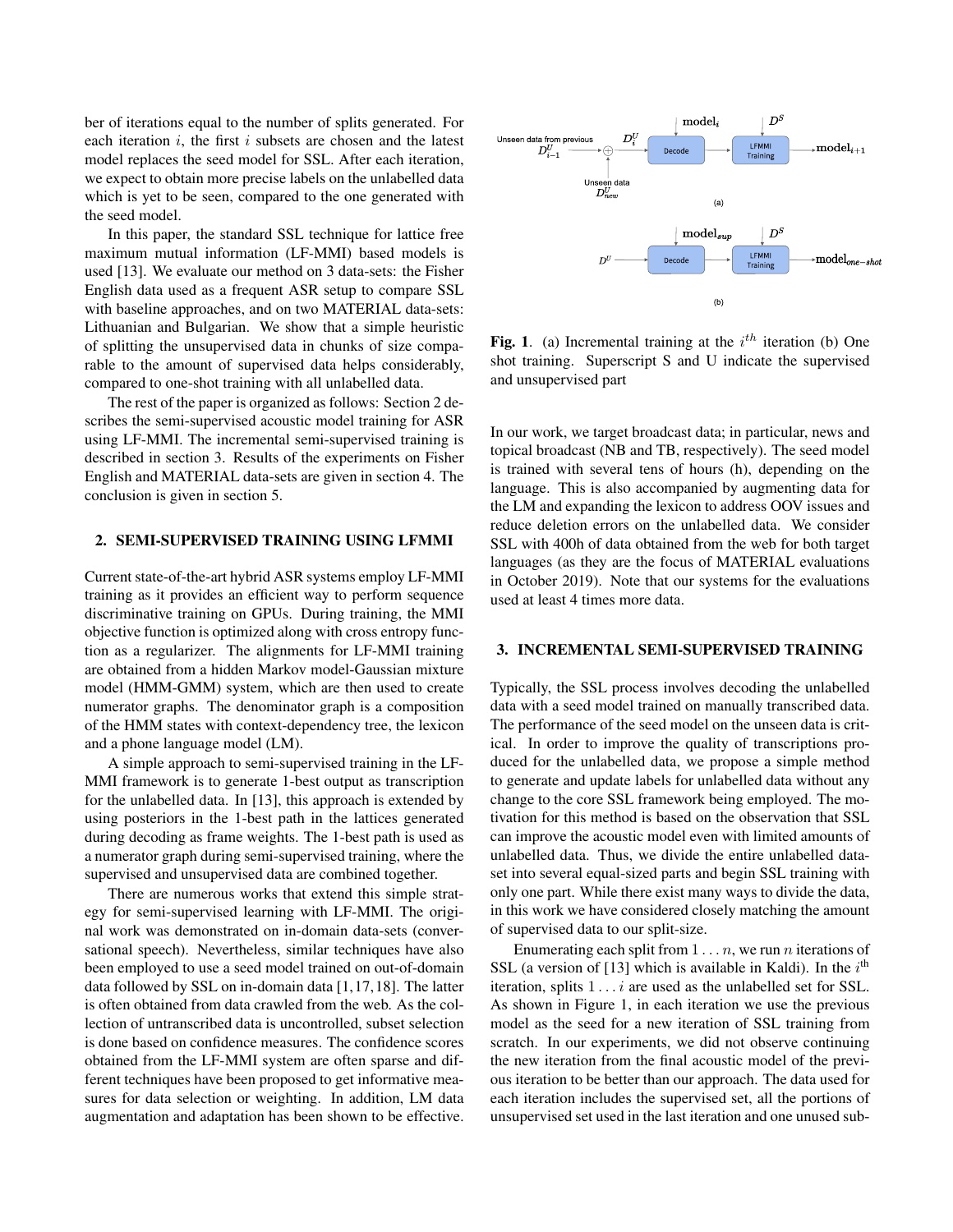set for the current iteration. In doing so, we are continuously improving the seed model on the domain of the unlabelled data. We note that this data scheduling strategy, however, is computationally intensive since it involves multiple decodes of the data.

## 4. EXPERIMENTAL RESULTS

The experiments are performed on Fisher English and two languages from the MATERIAL program. The former is a standard database used extensively in semi-supervised experiments.

In our experiments, we consider two baselines: (1) a system that does not use any unlabelled data, and (2) a one-shot SSL baseline, following [13] that uses 1-best output on the entire unlabelled set generated from the seed model from (1).

### 4.1. Fisher English Setup

This setup strictly follows the Kaldi recipe [19]. For the unsupervised acoustic data, a random subset of speakers (250h) was chosen. The language model required for decoding was trained on the remaining 1250h of transcripts. The seed model was trained using a 50h subset of data chosen from the corpus. Dev and test sets are used to report the results. Each test set is approximately 5h long.

Initially, a GMM-HMM system was trained using the supervised data in order to provide alignments for the LF-MMI training of the neural network which will then act as the seed model. The overall system is a time delay neural networkhidden Markov model (TDNN-HMM) and consists of 7 hidden layers of TDNN along with 745 hidden units in each layer [20]. Online i-vectors [21] of 100 dimensions are appended to MFCC features of 40 dimensions at the input. The i-vector extractor is trained using a combination of the supervised and the unsupervised data. The context-dependent decision tree is trained using the statistics of the supervised data. The phone LM was trained using the phone sequences of supervised and the unsupervised data with more weight given to the phone sequences corresponding to the supervised data (supervised data=1.5 and unsupervised data=1).

#### 4.2. Fisher English Results

The results on Fisher English are presented in Table 1. Oneshot SSL improves the system performance in WER relatively by 11% and 10.6 % on the dev and test set, respectively. The 250h of data is 3-way speed perturbed. The proposed incremental method of training is applied as follows: the 250h of data selected for SSL is 3-way speed perturbed and split into 5 parts so that in each iteration the amount of new unlabelled data is similar to that of supervised data. Our proposed method already outperforms the one-shot SSL after 3 iterations. Overall, this method of incremental training gives

Table 1. *Performance using TDNN-HMM system on the dev and test data of Fisher English data-set in terms of WER (%). (Sup: supervised, Unsup: unsupervised)*

| System                              | dev  | test |  |  |  |
|-------------------------------------|------|------|--|--|--|
| Sup                                 | 21.8 | 21.5 |  |  |  |
| Unsup 250 (one-shot SSL)            | 19.4 | 19.2 |  |  |  |
| Incremental Unsupervised (proposed) |      |      |  |  |  |
| Unsup $50$                          | 20.6 | 20.4 |  |  |  |
| Unsup $100$                         | 19.7 | 19.2 |  |  |  |
| Unsup 150                           | 19.1 | 19.0 |  |  |  |
| Unsup 200                           | 18.8 | 18.5 |  |  |  |
| Unsup 250                           | 18.6 | 18.3 |  |  |  |
| Oracle 250                          | 17.7 | 17.5 |  |  |  |

a relative improvement of 4 % and 4.6 % in terms of WER on the dev and test sets, respectively, over one-shot SSL. The WER recovery rate (WRR) is **78** % and **80** % on the dev and test sets respectively [13].

#### 4.3. MATERIAL Data-set Setup

The unsupervised data is collected from YouTube [22]. A total of 400 hours each for Lithuanian and Bulgarian are considered for the experiments. The results are reported on two sets: the dev set, which is part of the official Babel release, and the IARPA MATERIAL Analysis Pack 1 (Analysis) [17,22]. The dev set consists of only CS while the Analysis set contains the three domains: CS, NB and TB. The broadcast data consists of audio files at 44.1 kHz and 48 kHz sampling rate, described in Table 2.

Trigram LMs for both Lithuanian and Bulgarian used 15M and 28M sentences of text respectively; the majority of this text was mined from the web. Using these web crawl text based LMs resulted in significant degradation on CS, with a 3.1% absolute increase in WER. To address this we linearly interpolated two LMs: one that uses all text data and one that uses only transcripts from the training set. All our results on dev and CS use the interpolated LM.

The GMM-HMM system is trained as in the Fisher English case for generating the alignments. The overall system used for this experiment is based on the time delay neural network factorization-hidden markov model (TDNN-F-HMM) [23] and the number of hidden layers for the TDNN-F used is 16. This system gives better baseline performance than the TDNN-HMM system on the Babel data-sets by a significant margin. The 100-dimensional i-vectors are also used in this experiment and the extractor for these i-vectors is trained in a multilingual fashion with a total of 18 languages. The context dependent decision tree and the phone LM are trained in the same way as Fisher English.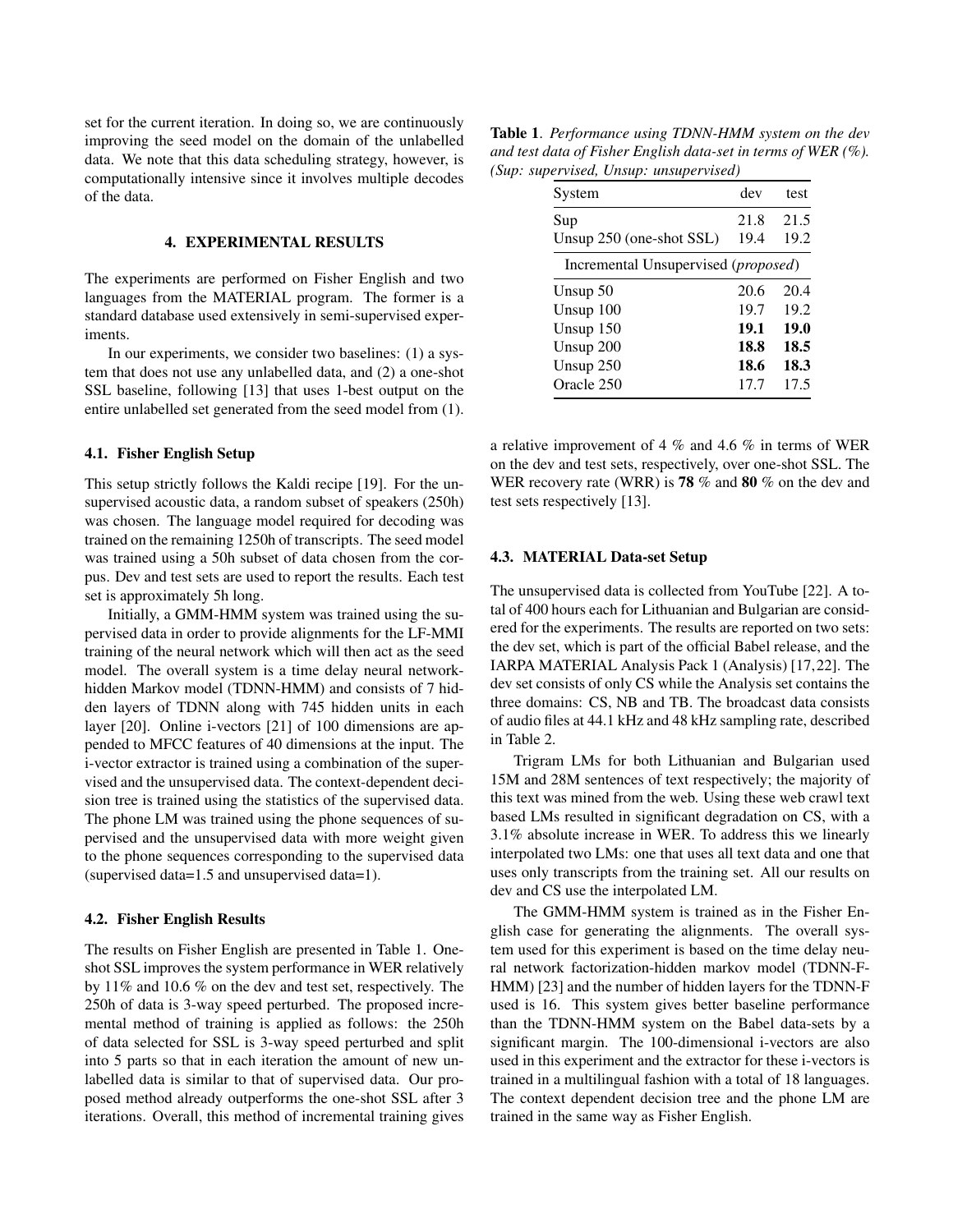Table 2. *Statistics of BABEL target languages used for testing. Note that the Eval sets mentioned refer to the dev set in the official BABEL release. All durations are calculated prior to silence removal.*

| Parameter                      | Lithuanian    | Bulgarian      |
|--------------------------------|---------------|----------------|
| Vocabulary (words)             | 630k          | 530k           |
| LM perplexity                  | 650           | 408            |
| Supervised data (hours)        | 69            | 58             |
| Unsupervised data (hours)      | 400           | 400            |
| dev (hours)                    | 17.8          | 18             |
| Analysis (CS, NB, TB in hours) | 1.4, 3.8, 6.3 | 6.5, 3.9, 10.6 |

Table 3. *Performance using TDNN-F-HMM system on the dev and Analysis test data of Babel Lithuanian Data in terms of WER (%). (CS: Conversational speech, NB: News Broadcast, TB: Topical Broadcast, Sup: supervised, Unsup: unsupervised). Note that dev and CS part of the analysis are decoded using an interpolated LM.*

| System $\downarrow$             | dev  | CS   | NB   | TB   |  |  |
|---------------------------------|------|------|------|------|--|--|
| Sup                             | 43.4 | 42.3 | 33.4 | 34.2 |  |  |
| Unsup $400$ (one shot)          | 43.5 | 43.3 | 24.3 | 25.9 |  |  |
| <b>Incremental Unsupervised</b> |      |      |      |      |  |  |
| Unsup $100$                     | 44.4 | 44.3 | 25.3 | 27.4 |  |  |
| Unsup 200                       | 42.9 | 42.8 | 22.9 | 25.3 |  |  |
| Unsup 300                       | 43.2 | 42.7 | 21.9 | 24.0 |  |  |
| Unsup 400                       | 42.6 | 42.1 | 20.1 | 22.8 |  |  |

## 4.4. MATERIAL Data Results

The results on Lithuanian and Bulgarian are presented in Table 3 and 4. While the performance of the one-shot training improves for NB and TB domains compared to the case of using only supervised data, the performance on CS degrades. This is because of data imbalance since the unsupervised data, which consists of speech related to TB and NB, is 8 times larger than supervised data. Using incremental training at steps of 100 h of data at a time improves the system further. The improvement over one-shot training can be observed after using only 200 h of data. The improvements are observed with respect to NB and TB, although after 400 h of incremental training, improvement for CS is also obtained. At the end of 400 h of incremental training, the relative improvement in WER for dev, CS, NB and TB are 2.1%, 2.7%, 17.2% and 11.9 %, respectively, for Lithuanian over SSL with one-shot training. We obtained similar gains for Bulgarian as well. The relative improvement in WER for CS, NB and TB are 6.9%, 9.9% and 10.3% over the baseline. For the same baseline, a relative improvement of 1% is obtained on the dev set.

Table 4. *Performance using TDNN-F-HMM system on the dev and analysis test data of Babel Bulgarian Data in terms of WER (%). (CS: Conversational speech, NB: News Broadcast, TB: Topical Broadcast, Sup: supervised, Unsup: unsupervised)*

| System $\downarrow$      | dev  | CS   | NB   | TB   |
|--------------------------|------|------|------|------|
| Sup                      | 40.4 | 42.5 | 21.6 | 32.2 |
| Unsup 400 (one shot)     | 37.4 | 41.6 | 15.1 | 23.2 |
| Incremental Unsupervised |      |      |      |      |
| Unsup $100$              | 39.8 | 41.9 | 16.0 | 24.8 |
| Unsup 200                | 38.2 | 40.3 | 14.6 | 22.2 |
| Unsup 300                | 37.5 | 39.8 | 13.8 | 21.2 |
| Unsup 400                | 37   | 38.7 | 13.6 | 20.8 |
|                          |      |      |      |      |

#### 5. CONCLUSION

This paper proposed an effective data scheduling strategy for SSL. The results shown on Fisher English, and two MATE-RIAL languages, indicate that the method consistently outperforms the baseline of one-shot training on all the three databases. Relative improvements up to 17.2 % were observed on multi-genre domains in the evaluation set. This demonstrates the benefit of the proposed SSL method which helps to obtain better alignments after every iteration, instead of using the unlabelled data at once to generate the alignments.

## 6. REFERENCES

- [1] Andrea Carmantini, Peter Bell, and Steve Renals, "Untranscribed web audio for low resource speech recognition," *Proc. Interspeech*, pp. 226–230, 2019.
- [2] Deblin Bagchi and William Hartmann, "Learning from the best: A teacher-student multilingual framework for low-resource languages," in *Proc. International conference on acoustics, speech and signal Processing (ICASSP)*. IEEE, 2019, pp. 6051–6055.
- [3] Jeff Ma, Spyros Matsoukas, Owen Kimball, and Richard Schwartz, "Unsupervised training on large amounts of broadcast news data," in *Proc. International conference on acoustics speech and signal processing (ICASSP)*. IEEE, 2006, vol. 3, pp. III–III.
- [4] Lori Lamel, Jean-Luc Gauvain, and Gilles Adda, "Lightly supervised and unsupervised acoustic model training," *Computer Speech & Language*, vol. 16, no. 1, pp. 115–129, 2002.
- [5] Karel Veselỳ, Mirko Hannemann, and Lukáš Burget, "Semi-supervised training of deep neural networks," in